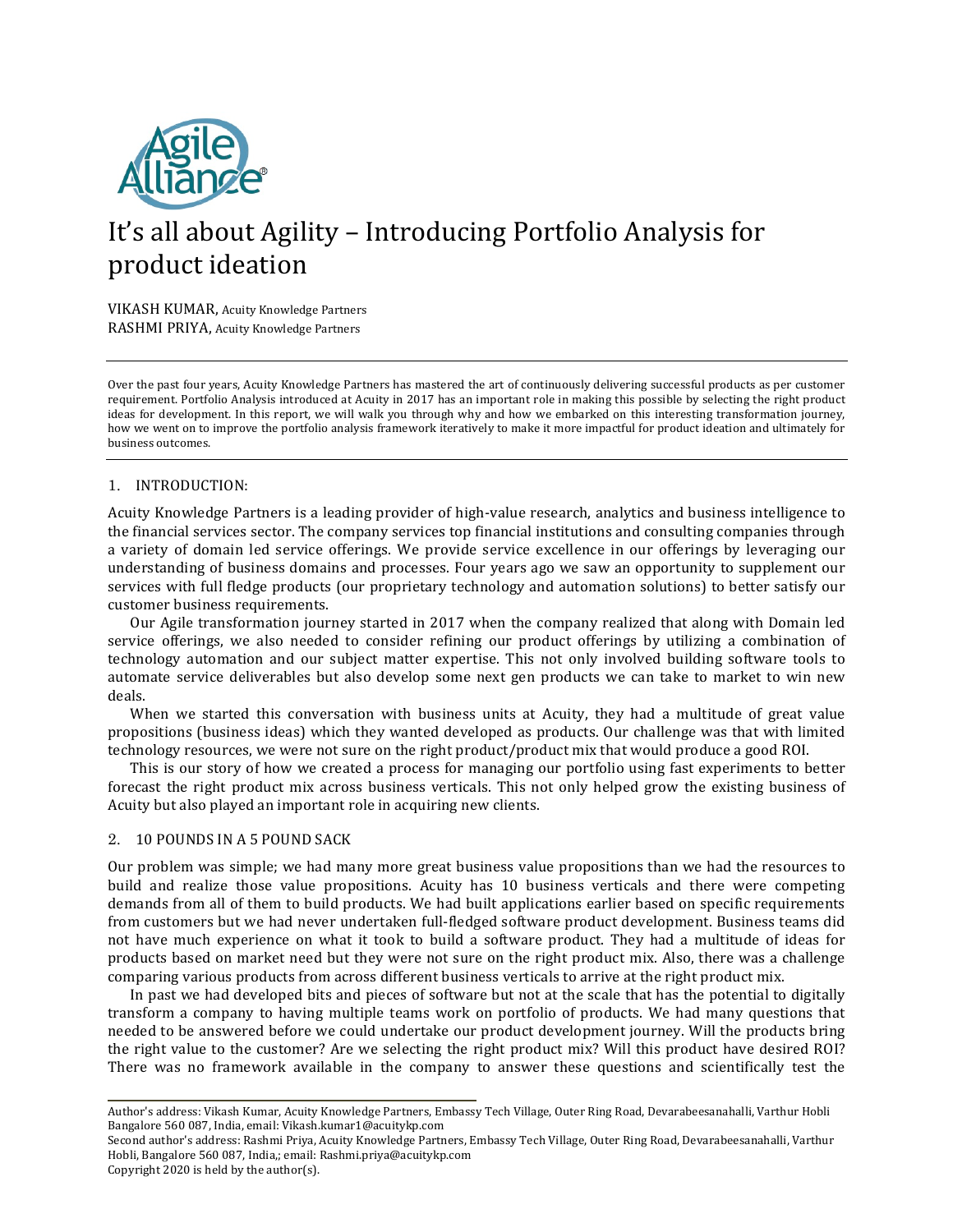hypotheses behind them. Therefore, the first challenge was related to prioritization of ideas that could help the business teams to arrive at the right product mix.

As a first step, a strategic team was formed in the organization, to bring the best engineering practices for software development into the organization. The team was named Strategic Initiative team and the suite of products developed by this team is referred to as Business Excellence and Automation Tools (BEAT) suite of solutions. Acuity management believed that Agile was the right approach because of its iterative approach to product development. Furthermore, Acuity management saw the benefit of releasing frequently and seeking regular customer feedback in order to ultimately deliver products as per customer's expectations. Acuity's Chief Digital Officer (CDO) gave Vikash responsibility along with other Scrum Master(s) for introducing Agile to BEAT and the organization. While we have worked on Agile projects earlier, we had little experience of how to filter and prioritize the big business ideas that was coming from the multiple business verticals of Acuity.

Classical Scrum assumes an omniscient product owner and provides little portfolio management guidance. To begin solving these issues, we held a series of brainstorming sessions amongst Scrum Masters (Vikash leads the Scrum Master Team and Rashmi is part of Scrum Master Team). We were always working under guidance of Acuity's CDO. After a series of sessions, we arrived at a conclusion that we needed some sort of framework which must be robust enough to be applied to different product ideas using common evaluation parameters (with customer need being core of it). We named this framework as the BEAT Portfolio Analysis framework. Based on the principles of empiricism (i.e. accepting uncertainty and rigorously experimenting and discovery—rather than acting as if one can know and plan for everything upfront), we designed this framework.

Portfolio Analysis became an iterative approach to planning and guiding project processes. In Portfolio Analysis, each section or iteration is reviewed and critiqued by the management team at Acuity, which included representatives of the project's various stakeholders. Insights gained from the critique of an iteration are used to determine what the next step should be for the product.

## 3. OUR FIRST CUT AT A PORFOLIO PROCESS

We wanted to build a framework for portfolio analysis with customer at core of it. We had a rough idea and we needed to fine tune the details. As part of Scum Masters team, we held a series of brainstorming sessions with other business stakeholders to come up with  $1<sup>st</sup>$  iteration of Portfolio analysis framework. We arrived at four key dimensions for our portfolio analysis:

- Financial Dimension: In what timeframe do we expect the value proposition to start generating sales?
- Customer Dimension: How sure are we that customers will actually buy the value proposition from us?
- Operational Dimension: How is value proposition impacting our current operations?
- Execution Dimension: Do we have the capability to build and deploy the value proposition?

Once we were clear on key dimensions of our portfolio analysis, the next step was easy. We only needed to give it a structure to capture the necessary information across above dimensions. Below is high-level overview of our portfolio analysis framework:

- The value proposition that business wanted developed. The value proposition is expressed in terms of a problem statement, perceived market size, SWOT analysis, what are the characteristics of a product that a business unit has requested, and validation KPIs/hypotheses. These KPIs are objectives, success criteria against which this hypothesis needs to be validated.
- Portfolio heat sheet for each value proposition is plotted across the four dimensions such as cost saving vs. potential number of users, importance to current business vs. future business. This helped provide a comparative view of various value propositions for all Business Units.
- Score for each value proposition across the four dimensions like financial, operational, customer dimensions etc. Each dimension has a set of parameters with scores and weights assigned to each as per their importance from company point of view. Based on these each value proposition across business units is assigned a score and ranked.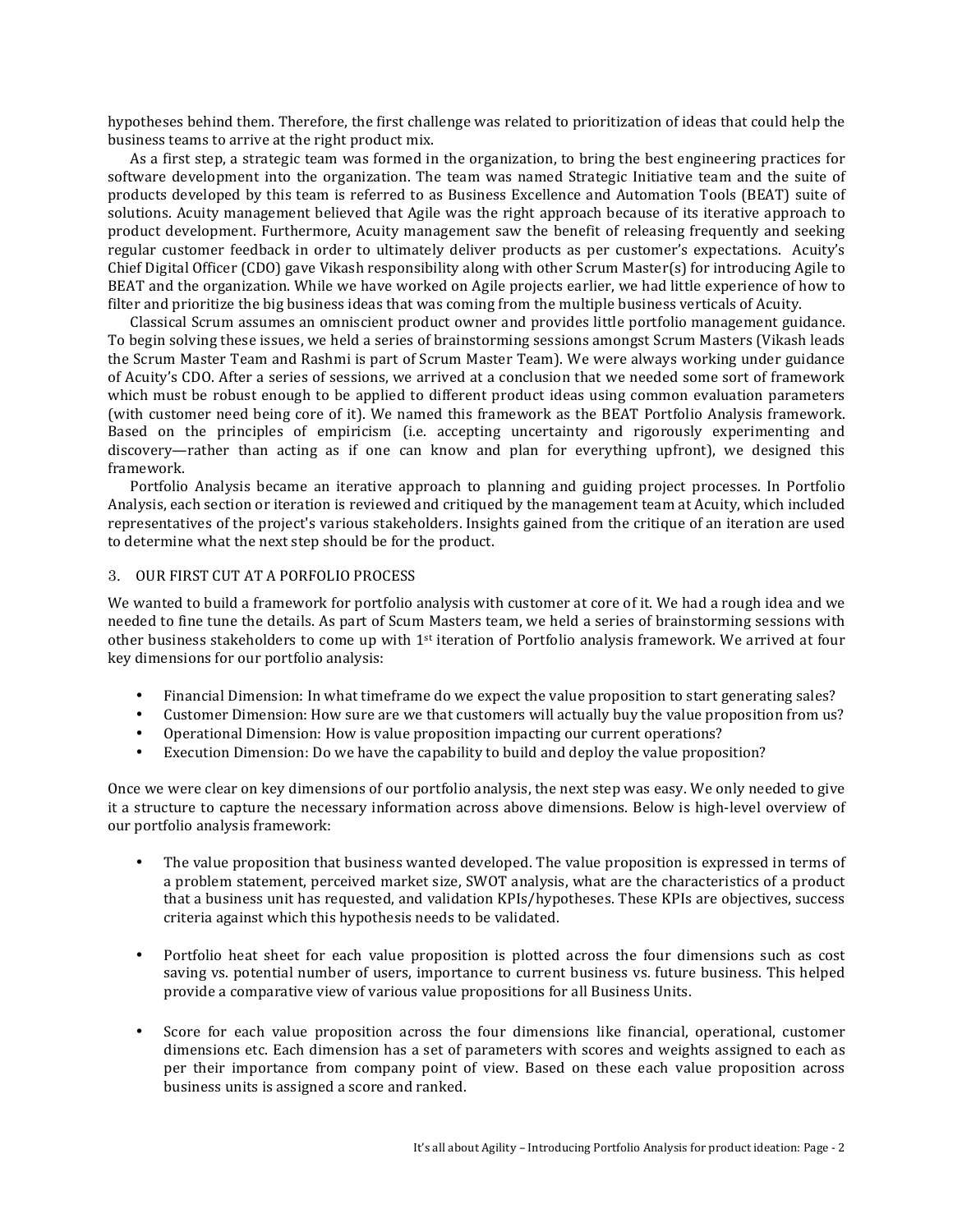- These ranked value proposition from BUs are presented to company management at beginning of each quarter for their final decision on portfolio mix. After the decision, the BEAT team started working on the development of these products.
- Ongoing measurement and testing of the value proposition's hypotheses against the operational objectives/KPIs—These hypotheses are regularly evaluated against various KPIs that were defined during portfolio analysis exercise to understand the performance of these.

We also designed a support system in each business Unit that can help the business leaders in developing their backlog of value propositions for quarterly portfolio analysis. A Digital Advisory team was introduced in each business unit, which consisted of Sales, Delivery team and business domain experts. The Idea was to bring all dimensions on the table while arriving at their value proposition (what customer wants, what industry is asking for and what are the new trends in the industry). Idea was to build a pipeline of business ideas with hypotheses, which can be churned by BEAT team regularly post Portfolio Analysis exercise.

## 4. VALIDATING THE FIRST CUT

Once we designed the portfolio analysis framework, the next step was to apply it across Acuity business units. We ran the framework through various business units at Acuity. We had joint sessions with Business Unit stakeholders in terms of coaching them on how to work with various sections of the portfolio analysis. Special emphasis was put on defining the KPIs and the underlying hypothesis. This was an important measurement criteria for the product's regular evaluation throughout its iterative release journey post portfolio analysis. Once Business Units submitted the portfolio analysis pack, the Scrum Master team worked with business unit team to fine tune the information. This was done to make sure that information was consistent across business units. 

Once the list of selected candidate value propositions was finalized across business units, it was presented to Acuity Management for them to make the decision on the BEAT Portfolio for that quarter. Various parameters present in the portfolio analysis helped management arrive at an informed decision for the allocation of resources from BEAT to the selected value propositions (business ideas).

Once development has started, regular checks of KPIs as identified by Business Units for their value proposition were done to see if the results were being delivered as were initially projected as part of their hypothesis. This first cut at portfolio analysis has been run through business units for their value propositions each quarter since 2017.

## 5. LESSONS LEARNED FROM THE FIRST CUT

During  $2<sup>nd</sup>$  half of 2019, we realized that we were getting a number of value propositions from BUs and there was need to build in stringent checks and balances much early in the software development life cycle to eliminate chances of failure later. For one of the products that was developed under BEAT, we got the feedback from the customer that we should have developed a particular feature in the product to make it more useful for them. Our feedback cycle was coming too late in the product development cycle. We realized that we should be validating these value propositions from customer much earlier before we undertook a full-fledged product development on selected ideas. We also had couple of more experiences with BEAT products where we felt that validating their value proposition along with broad hypothesis much earlier would better help build products that are much closer to the customer requirement. Finally, there were demands from couple of business units for a PoC prior to full-fledged product development so that it can be validated in the market across multiple customers.

In response to these lessons learned, we refined our portfolio analysis process to run the portfolio analysis exercise twice. We still run the first stage of the portfolio analysis (Stage 1) to prioritize and pick value candidate propositions that have good prospects. Then we run a small experiment in the form of a Proof of Concept prototype along with the user journey to further validate and refine the value proposition. These PoC, Prototypes are showcased to various customers for their interim feedback. During this process, we have learned that we get some highly valuable insights from customers about these value propositions. After this second evaluation some value proposition are either refined or are eliminated completely. Then we again run the portfolio analysis (Stage 2) using the updated value propositions from BUs.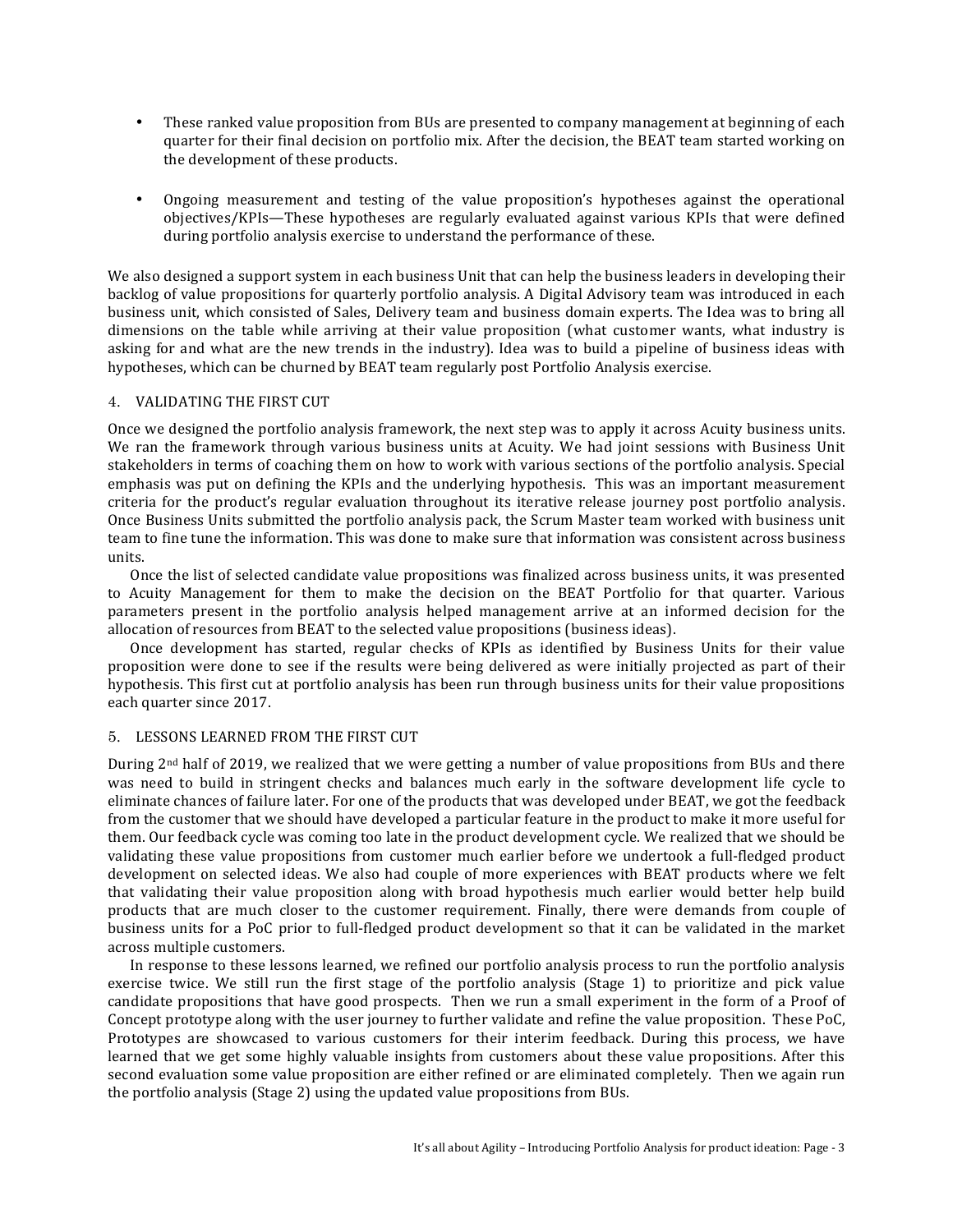We are still collecting data to determine the ultimate effectiveness of two-stage portfolio analysis process. However, given the additional checks and balances that have been introduced, we are confident that we are developing the products that are much closer to the market and customer requirements.

Some data we have collected suggests that value propositions are being further refined in terms of what needs to be built based on market feedback resulting from the PoC. One business unit had an idea about developing a new report around analysis of a customer. They had their user journey defined for this product. However, during the post experimentation phase, they found that they need to tweak the user journey slightly along with value proposition so that they release the most valuable feature 1st to the customers.



#### 6. PORTFOLIO ANALYSIS IMPACT ON THE ORGANIZATION

We have come a long way from when we started on our agile transformation journey in 2017. We have delivered number of successful products to customers. Most of these products were analyzed using our Portfolio analysis lens before BEAT team picked these up for development. Below are some of key changes of this journey on the organization and on the software development cycle at Acuity:

- We initially had waterfall methodology of software development. Business and organization realized the benefit of Agile for delivering incremental products in the hand of customer as per their requirement. Bringing this philosophy to Portfolio analysis played an important role in this transformation by applying this iterative approach to our portfolio analysis. We iterated by refining the hypothesis through frequent experimentation on the concept first with the customer and then taking on full fledge development of the product. This has ensured we are building our products with a focus on customer need. We also kept refining the hypothesis through frequent experimentation with every subsequent version release of product.
- Initially business units wanted all of their product ideas developed. With our portfolio analysis framework in place, there is now a queuing system in place in the organization classified under different stages of product innovation pipeline (backlog, feasibility study -alpha, under development beta, in production). This has ensured that business understands the timeline their product may take for development and this has helped business and sales team in effectively engaging with the customer.
- Before portfolio analysis, we were building products without much experimentation and we often discovered redundancies or gaps in the product from customer perspective late in the product development cycle. With our portfolio analysis process, we have successfully adopted lean startup principles of frequent experimentation and validation of the product ideas and ensure a market ready product delivery. Focus has shifted from outputs to outcomes.
- Portfolio analysis has played an important role in making BEAT more collaborative. Initially there was an "ask" from a business unit to fully develop their product ideas with a product development team working on very tight schedule. However, using our portfolio analysis process to prioritize product ideas the BEAT team is now accepting work based on the team's capacity. The team now has enough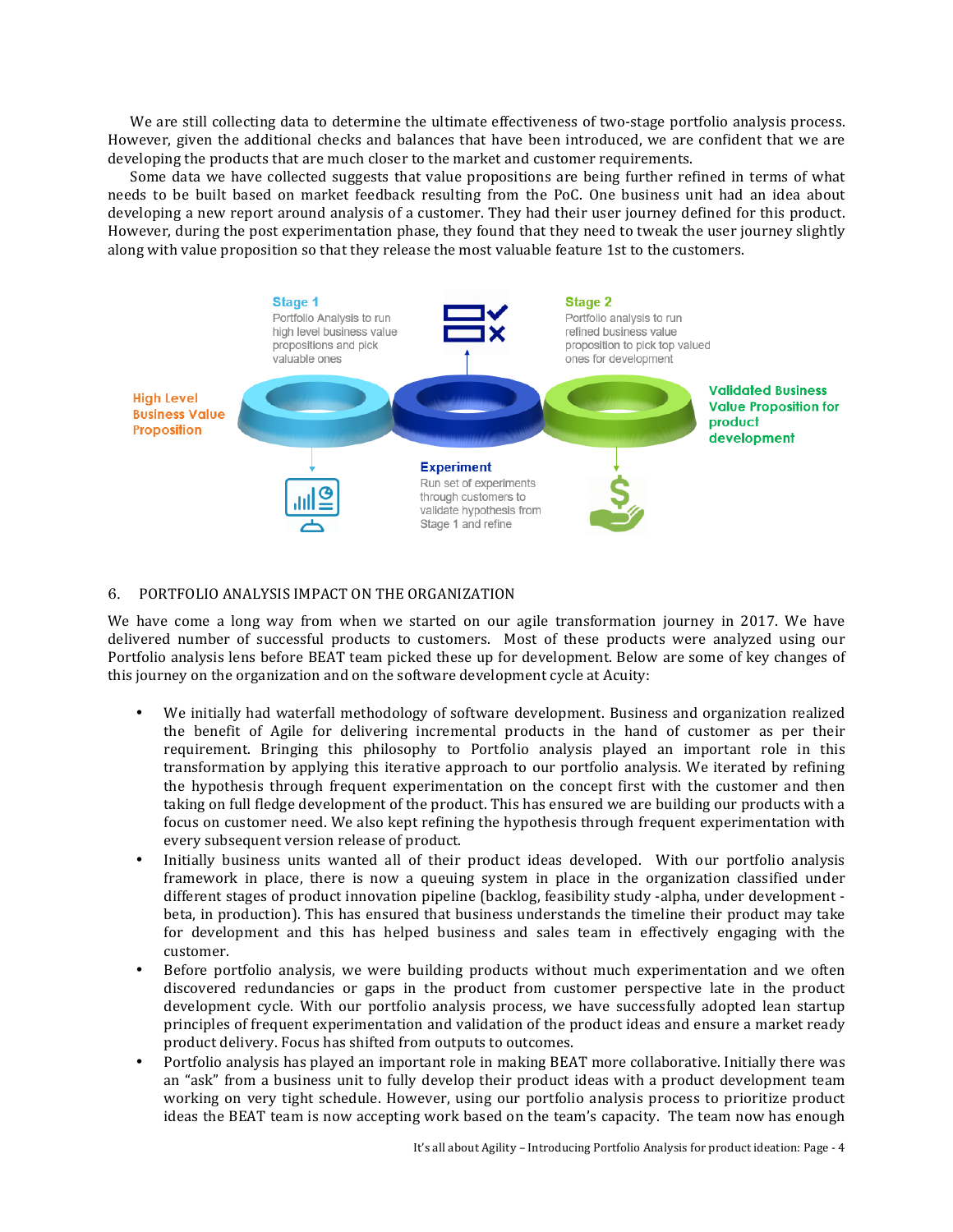time to think through product architecture and apply cutting-edge engineering practices while developing these products.

• We have moved to building SaaS based products rather than developing internal tools meant only for productivity improvement. This is an outcome of frequent validation of product ideas with customer post each stage of portfolio analysis. Based on their interaction with our customers on product ideas, the business and sales teams realized there is huge revenue potential for Acuity in offering SaaS based solutions.

## 7. WHAT WE LEARNED

When we started this journey in 2017, we were not sure how to do portfolio analysis. Though all of us wanted to give it a try and we knew that we may not succeed in the  $1<sup>st</sup>$  step and there is always room for improvement. We used the agile formula of iterative improvement to learn from customer feedback. We did exactly that by learning from our experience, listening to other stakeholders at Acuity and improving the process as we went along on this journey of portfolio analysis. This has been a learning journey, which has helped us in not only developing as agile professionals but also building something, which meets the company requirement on this transformation journey.

One of the key learnings from this experience has been on how to effectively collaborate with the business and stay mutually focused on business outcomes. Initially we always had risk in terms of tech team building some product that may not be relevant from business perspective. With introduction of a refined portfolio analysis process and a new BEAT way of working, we now have close collaboration with business team. This synergy is all through the product development lifecycle, right from product ideation, defining the right hypothesis for frequent experimentation and ultimately building the right product. This has helped in delivering the right set of products under BEAT suite of solutions.

One of the BU stakeholders mentioned that this portfolio analysis is a time consuming process and involves a lot of time for data compilation. We explained the benefit of the process and requested two quarters of his time to highlight the impact of our portfolio analysis process. Once the company observed that products better matched to customer needs, he was convinced on the idea of portfolio analysis. This had a positive impact on the business and company. The lesson for us was that we should look for a small wins. Consulting and coaching always helps to deliver the desired outcome in long run.

In another instance, there was a suggestion from a couple of BUs to improve the scoring matrix of portfolio analysis to make it more relevant to current business environment. We facilitated a workshop with the BU stakeholders to walk them through the process. We were also open to listening and accepting their ideas to improve the process. We incorporated some of their ideas such as assigning more weight to revenue parameters. It always helps to make all stakeholders part of journey. Acceptance becomes much easier if we incorporate their points of view and concerns in our process. Change becomes more of a pull rather than a push.

One of the stakeholders questioned the need for hypothesis and for refining the hypothesis and product features through frequent experimentation. We explained the benefit of taking frequent market feedbacks and how it will help in improving the outcome of the product. We explained that we may have an important feature in the product roadmap scheduled for later but customer may need that feature in the first release itself. For one of the products, a user management module was planned for later releases. Upon showcasing the initial releases to the customer, there was ask for user management by the customer. Accordingly, the decision was made to advance the user management module release for an upcoming version. We learned something important about customer needs through validation through our hypothesis driven development. Frequent experimentation is very important for a product to be successful in long run.

This transformation journey has been long one and we are still learning. We learnt that it is not easy to bring any kind of transformation in any organization. We faced lot of questions on the process, provided clarifications, and improved the process, multiple follow-ups with business while working on the portfolio analysis. We were always open to inspect and adapt as we proceeded on this journey. In the end, all of us together have embarked on a journey that has already started bringing positive change in the organization and its various businesses.